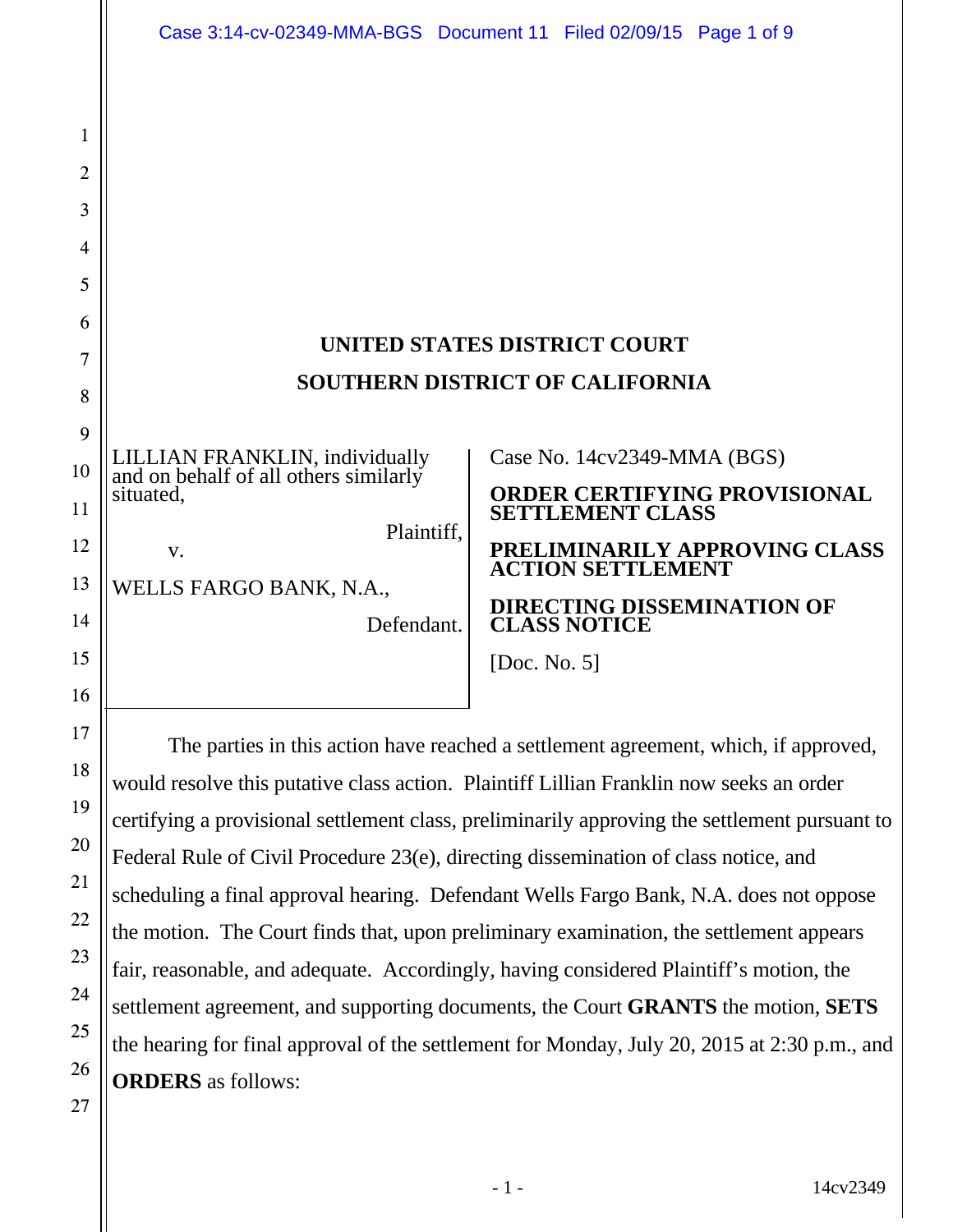1 2 3 4 5 6 7 8 9 10 11 12 13 14 15 16 17 18 19 20 21 22 23 24 25 26 27 1. Jurisdiction. The Court has jurisdiction over the subject matter of the Action and over all settling parties hereto. 2. Preliminary Approval of Proposed Settlement. The Agreement, including all exhibits thereto, is preliminarily approved as fair, reasonable and adequate and within the range of reasonableness for preliminary settlement approval. The Court finds that: (a) the Agreement resulted from arm's length negotiations; and (b)the Agreement is sufficient to warrant notice of the settlement to persons in the Settlement Class and a full hearing on the approval of the Settlement. 3. Class Certification for Settlement Purposes Only. Pursuant to Federal Rule of Civil Procedure 23(c), the Court conditionally certifies, for settlement purposes only, the following Settlement Class: All cell phone users or subscribers to wireless or cellular service within the United States who used or subscribed to phone numbers to which Wells Fargo placed any calls from November 1, 2009 to September 17, 2014 using any automated dialing technology or artificial or prerecorded voice technology in an effort to collect on a consumer credit card account. Defendant has identified, based on its records approximately 4,076,207 such class members. In connection with this conditional certification, the Court makes the following preliminary findings: a. The Settlement Class appears to be so numerous that joinder of all members is impracticable;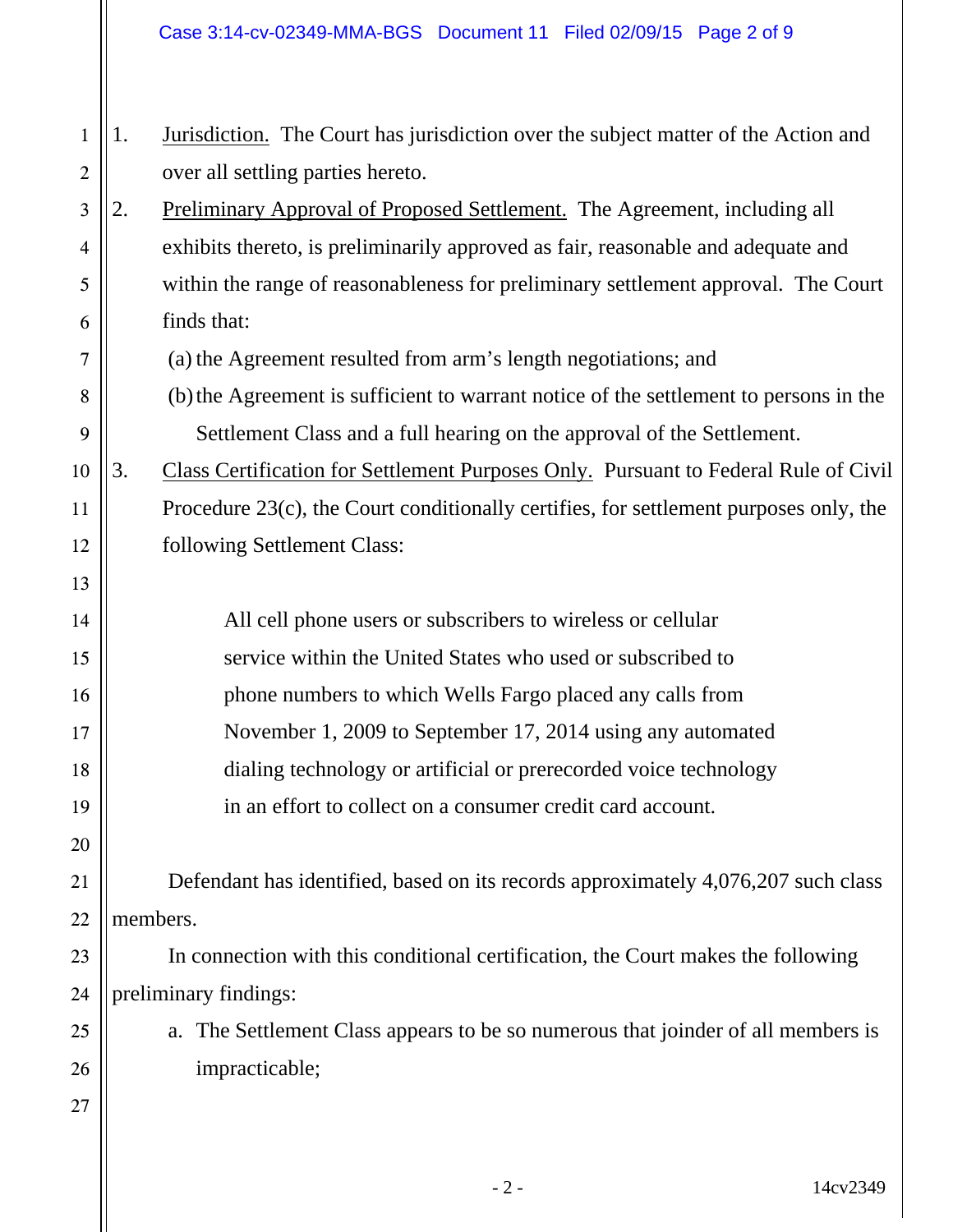1 2 3 4 5 6 7 8 9 10 11 12 13 14 15 16 17 18 19 20 21 22 23 24 25 26 27 b. There appear to be questions of law or fact common to the Settlement Class for purposes of determining whether this settlement should be approved; c. Plaintiff's claims appear to be typical of the claims being resolved through the proposed settlement; d. Plaintiff appears to be capable of fairly and adequately protecting the interests of the Settlement Class Members in connection with the proposed settlement; e. For purposes of determining whether the settlement is fair, reasonable and adequate, common questions of law and fact appear to predominate over questions affecting only individual Settlement Class Members. Accordingly, the Settlement Class appears to be sufficiently cohesive to warrant settlement by representation; and f. For purposes of settlement, certification of the Settlement Class appears to be superior to other available methods for the fair and efficient settlement of the claims of the Settlement Class Members. 4. Class Representative. Plaintiff Lillian Franklin is designated as class representative for the Settlement Class. 5. Class Counsel. The Court appoints the Kazerouni Law Group, APC, Hyde & Swigart and the Law Offices of Douglas J. Campion, APC as counsel for the Settlement Class. The Court finds that counsel is competent and capable of exercising all responsibilities as Class Counsel for the Settlement Class. 6. Settlement Hearing. A final approval hearing (the "Settlement Hearing") shall be held before the Honorable Michael M. Anello, at the U.S. District Court, 221 West Broadway, San Diego, CA 92101, in Courtroom 3A, on **Monday, July 20, 2015 at 2:30 p.m.**, as set forth in the notice to the Settlement Class, to determine whether the Agreement is fair, reasonable and adequate and should be approved. Papers in support of final approval of the Agreement, the incentive award to Plaintiff and Class Counsel's application for an award of attorneys' fees, costs and expenses (the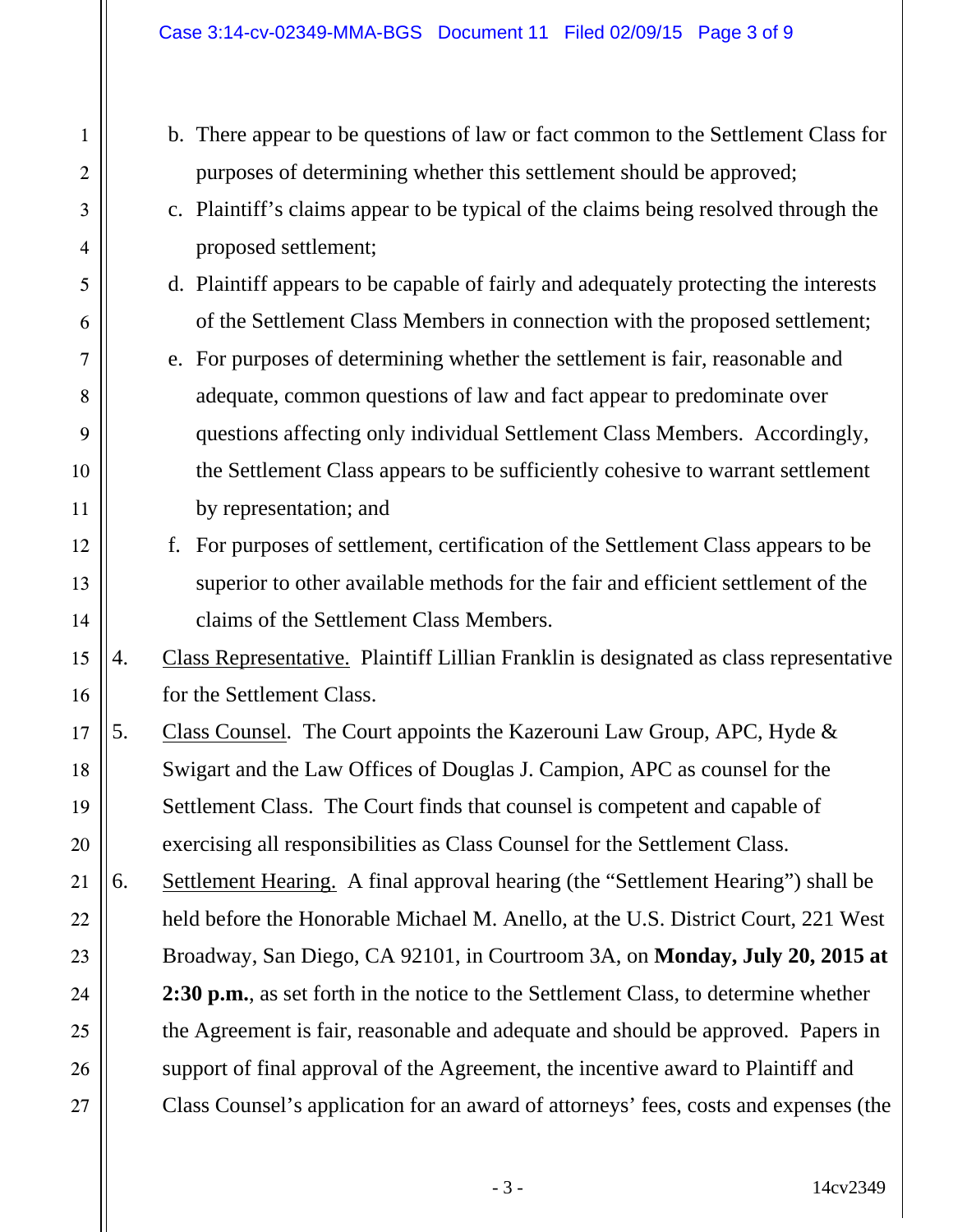1

2

3

4

5

6

7

8

9

10

11

12

13

14

15

16

17

18

19

20

21

22

23

24

25

26

27

"Fee Application") shall be filed with the Court according to the schedule set forth in Paragraph 10 below. The Settlement Hearing may be postponed, adjourned, or continued by order of the Court without further notice to the Settlement Class. After the Settlement Hearing, the Court may enter a settlement order and final judgment in accordance with the Agreement that will adjudicate the rights of the Settlement Class Members with respect to the Released Claims being settled. 7. Class Notice. Class Notice shall be published within thirty (30) days following entry of this Order.

(a) Direct Mailing. The Claims Administrator will send Notice to the Class via first class mail thirty (30) days after entry of the Preliminary Approval Order. The Claims Administrator shall obtain this contact information from the Notice Database. In addition, the Claims Administrator (1) may check the each mailing address against the United States Post Office National Change of Address Database before the initial mailing; (2) may conduct a reasonable search to locate updated addresses for any Class Member whose Settlement Notice is returned as undeliverable; (3) shall update addresses based on any forwarding information received from the United States Post Office; and, (4) shall update addresses based on any requests received from Class Notice. (b)Publication Notice. The Claims Administrator will cause Notice to be

published to USA Today, to be run within 30 days of the issuance of this Order. (c) Internet Notice. The Settlement Administrator will establish and maintain an Internet site using domain name www.FranklinWellsFargoTCPA.com dedicated to the Settlement, on which will be posted the Short Form Notice, the Settlement Agreement with Exhibits, any attorneys' fees and costs application and any Orders relating to Preliminary Approval or Final Approval. The Publication Notice shall direct recipients to the settlement website. The website shall also allow for a Claim Form to be downloaded. The Settlement web page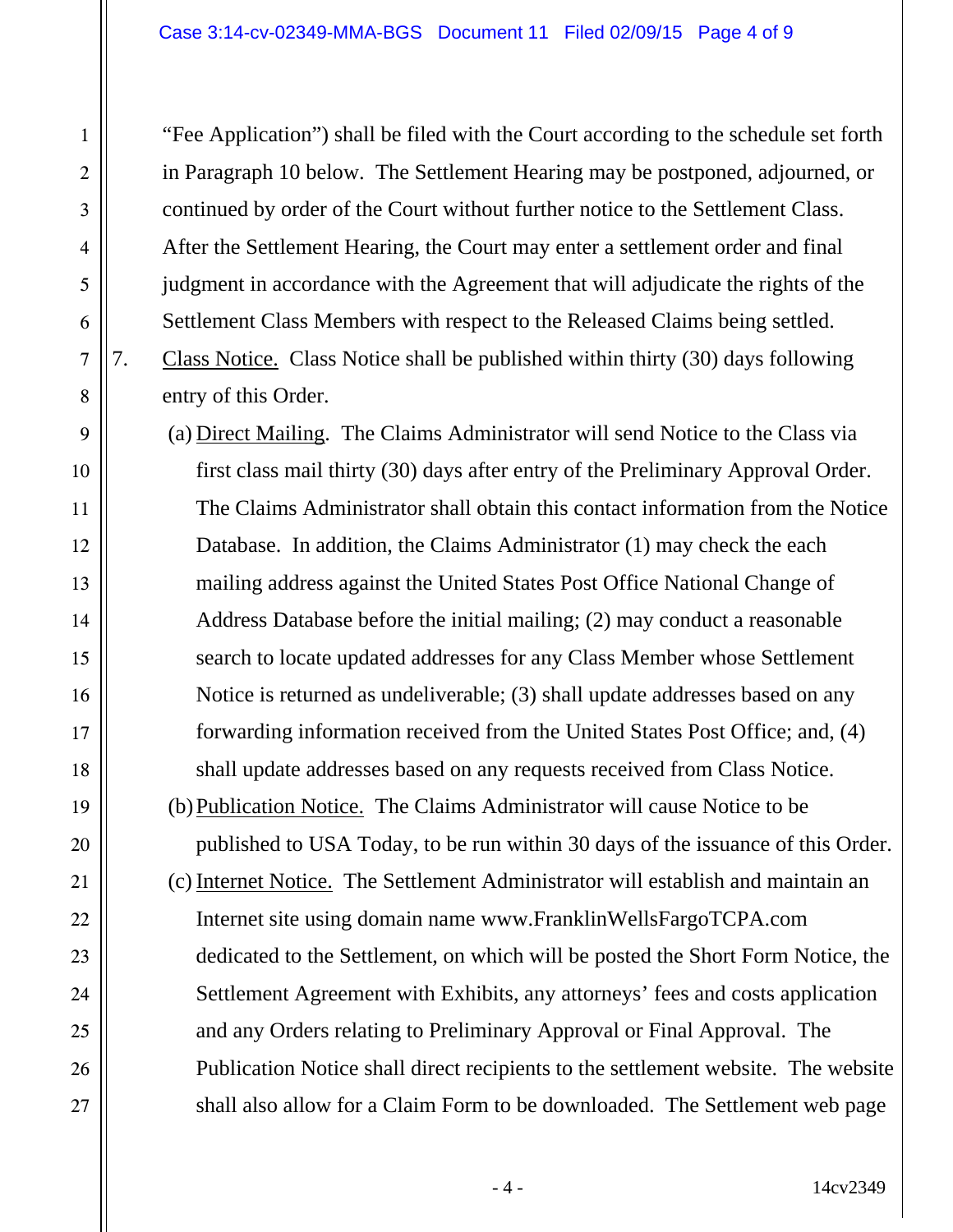will be established prior to the publication of Notice and shall remain active until the date of Final Approval Order.

- (d) Settlement Call Center. The Claims Administrator shall designate a toll-free number for receiving calls related to the settlement ("Settlement Call Center"). The Settlement Call Center shall be operation at a minimum from 9:00 a.m. to 9:00 p.m. PST and shall be maintained from the date Notice is sent through the final date to submit a claim.
- (e) CAFA Notice. In compliance with the Class Action Fairness Act of 2005, Pub. L. No. 109-2, 119 Stat. 4, and as set forth in the Agreement, Defendant shall be ultimately responsible for serving written notice of the proposed class action settlement on the person who has the primary Federal regulatory or supervisory responsibility with respect to Defendant.
- (f) Declaration to be Filed Regarding Notice. At least fourteen (14) days prior to the Final Approval Hearing, the Claims Administrator shall file a declaration of compliance with the notice procedures as set forth in the Agreement.
- (g)Findings Concerning Class Notice. The Court finds that the foregoing program of Class Notice and the manner of its dissemination is the best practicable notice under the circumstances and is reasonably calculated to apprise Settlement Class Members of the pendency of this Action and their right to object to or exclude themselves from the Settlement Class. The Court further finds that the Class Notice program is reasonable, that it constitutes due, adequate and sufficient notice to all persons entitled to receive notice and that it meets the requirements of due process and Federal Rule of Civil Procedure 23.
	- (h)Approval of Claims Process and Settlement Procedure. The claims submission processes described in the Settlement Agreement are hereby approved. The Court preliminarily approves the process set forth in the Settlement Agreement for submitting, reviewing, approving and paying all claims as described in the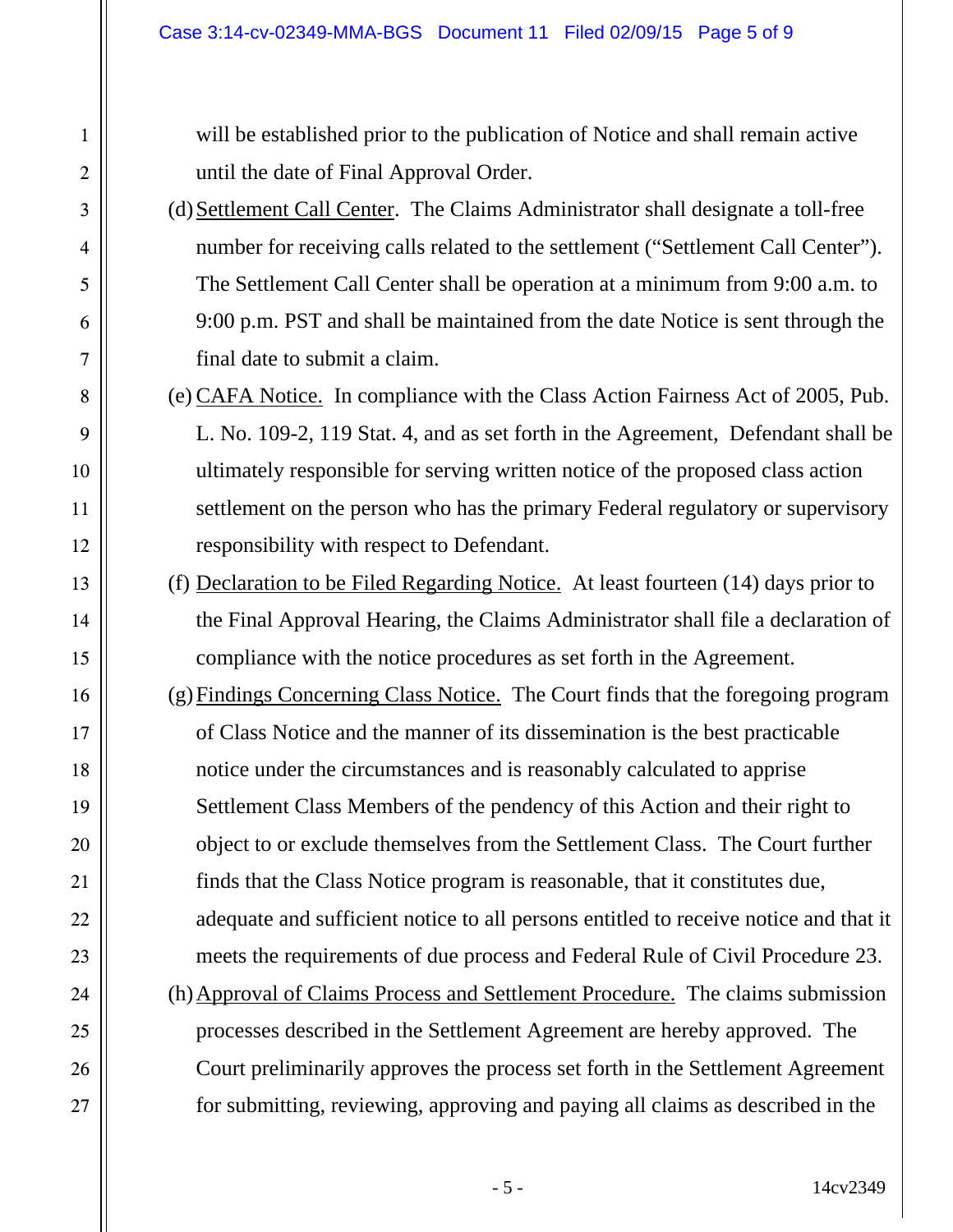Settlement Agreement. Claims shall be filed within 90 days of the initial date of mailing Direct Mail Notice to the Class.

- (i) Costs of Administration, Incentive Payments, and Attorney Fees. The Court also approves the process for paying the costs of notice and claims administration, the incentive payment and the Class Counsel's attorneys' fees and litigation costs. These costs will be paid out of the Settlement Fund, prior to any disbursement of the remaining amount on a pro rata basis to the Settlement Class Members who submit timely and valid claim forms.
- 8. Exclusion from the Settlement Class.
- (a) Class Members have the right to opt out and exclude themselves from the settlement by mailing an exclusion request ("Exclusion Request") to the Claims Administrator. The Exclusion Request must be postmarked on or before the date specified in the Notice, which is 100 days from the date of providing Direct Mail Notice, which is ten days after the deadline for submitting claims. The Claims Administrator will provide copies of such exclusion requests to Class Counsel and counsel for Defendant. All Settlement Class Members who do not opt out in accordance with the terms set forth herein will be bound by all determinations and judgments in the Action.
- (b)Exclusion requests must: (i) be signed; (ii) include the full name, address and phone number of the person(s) requesting exclusion; (iii) include a statement to the effect that they wish to be excluded from this Settlement; and (iv) include the name and case number of the Action. No request for exclusion will be valid unless all of the information described above is included. No Settlement Class Member, or any person acting on behalf of or in concert or participation with that Settlement Class Member, may exclude any other Settlement Class Member from the Settlement Class.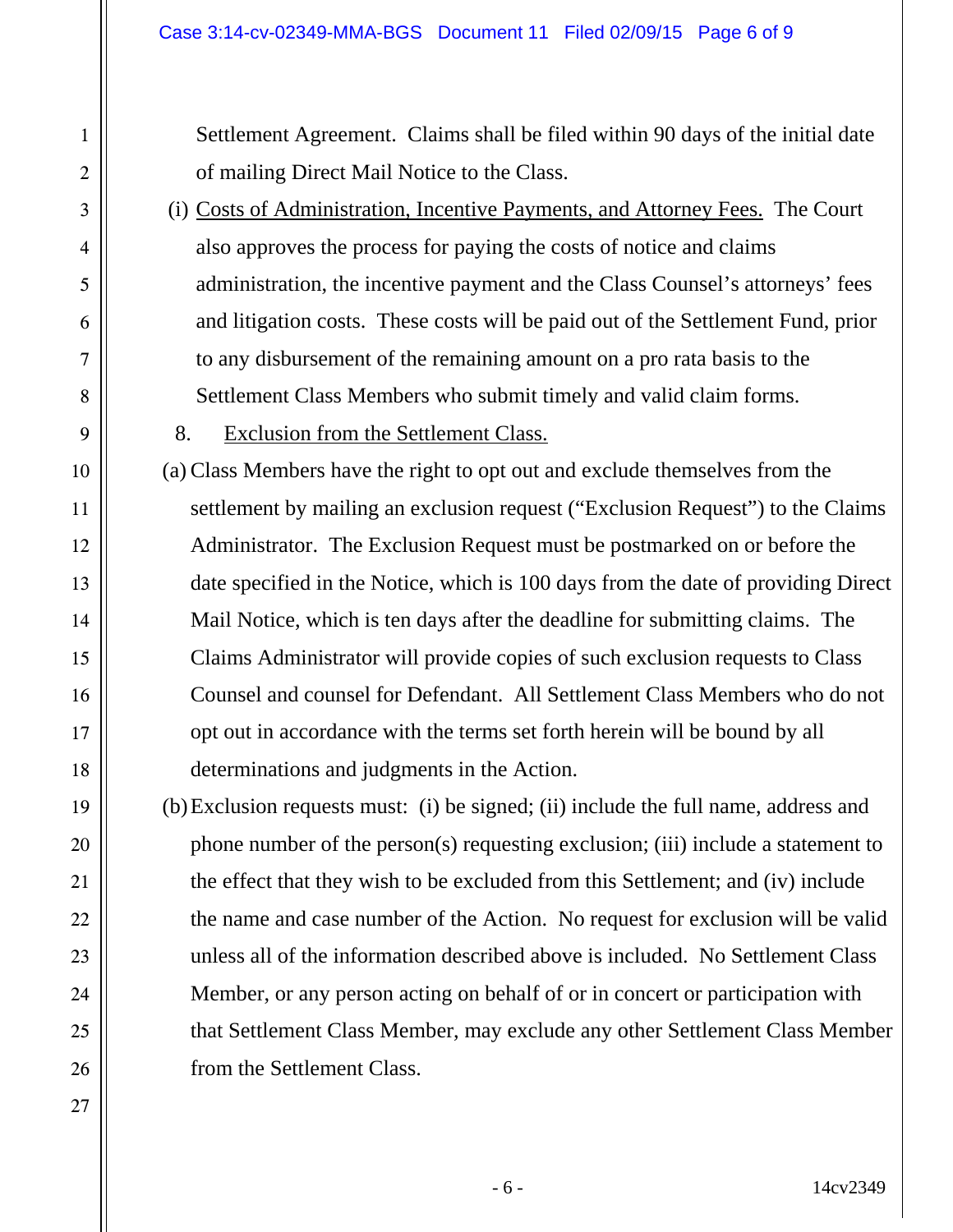- (c) The Claims Administrator will retain a copy of all requests for exclusion. Not later than fourteen days before the Final Approval Hearing, the Claims Administrator shall file with the Court a declaration that lists all of the opt-outs received.
- (d)If 2,000 or more Class Members opt-out of the Settlement Agreement by timely submitting an Exclusion Request, then Defendant, in its sole discretion, shall have the right to terminate the settlement. In the event that the settlement is terminated, the Parties will be returned to the status quo ante as if no settlement had been negotiated or entered into as set forth in the Settlement Agreement.

## 9. Objections and Appearances.

1

2

3

4

5

6

7

8

9

10

11

12

13

14

15

16

17

18

19

20

21

22

23

24

25

26

27

- (a) Any person in the Class who has not timely submitted a valid request for exclusion from the Class, and thus is a Class Member, may appear at the Final Approval Hearing to argue that the proposed Settlement should not be approved and/or to oppose the application of Class Counsel for an award of attorneys' fees and the incentive award to the Plaintiff.
- (b)In order to be heard at the hearing, the person must make any objection in writing and file it with the Court 100 days from the date of providing Direct Mail Notice, which is ten days after the deadline for submitting claims. The objection must also be mailed to the Class Counsel and defense counsel.
- (c) Any Objection filed with the Court and submitted to the Claims Administrator must set forth the name and case number of this matter, Class Member's name, address, telephone number and all arguments, citations and evidence supporting the Objection, and a statement of whether the objecting Class Member intends to appear at the hearing for final approval of the class action settlement, and whether the objecting Class Member intends to appear at the hearing with or without counsel. Any Class Member who fails to comply with these provisions shall waive and forfeit any and all rights the Class Member may have to appear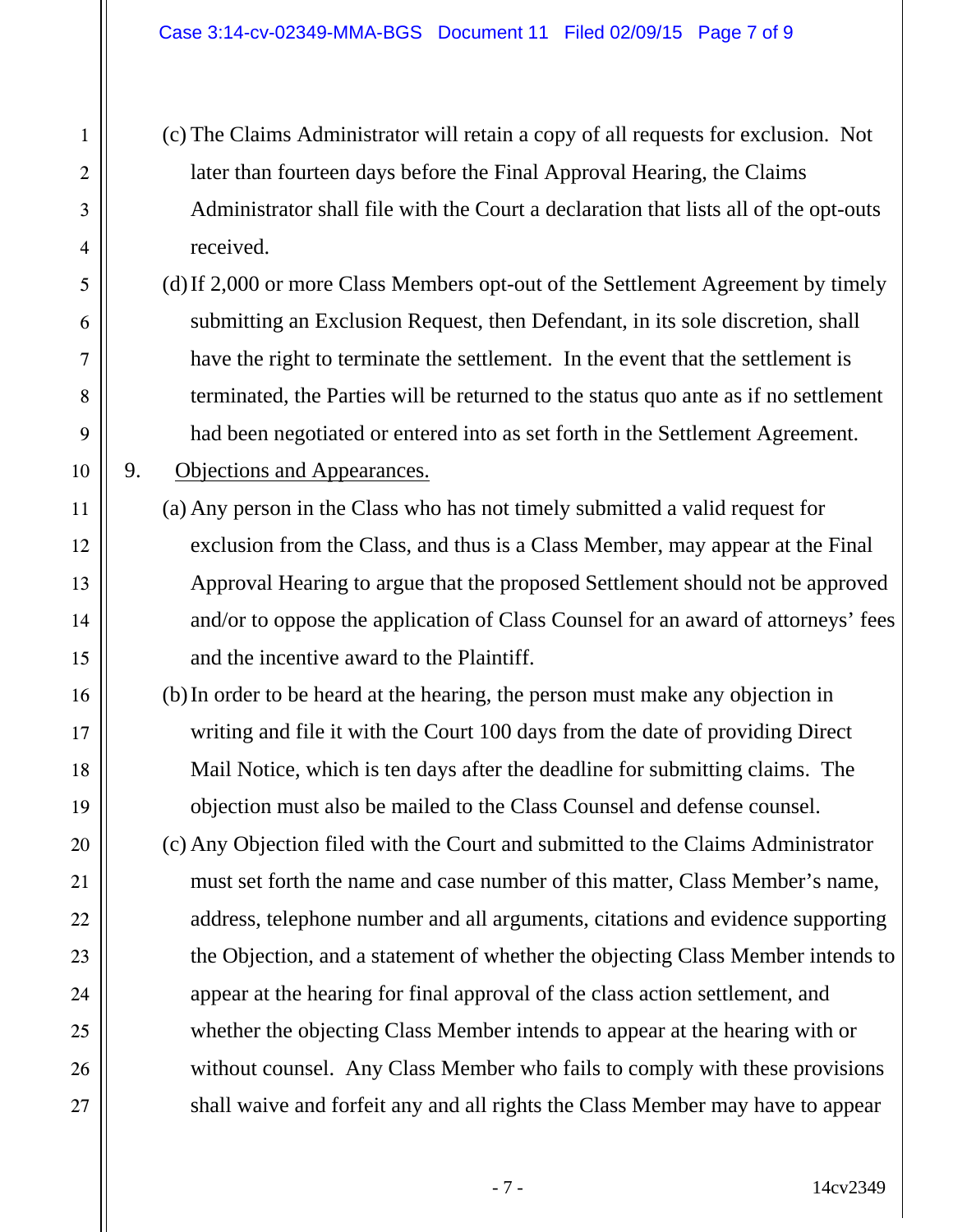1

2

3

4

5

6

7

8

9

10

11

12

13

14

15

16

17

18

19

20

21

22

23

24

25

26

27

separately and/or object, and shall be bound by all the terms of this Stipulation of Settlement and the Settlement, and by all proceedings, orders, and judgments in the Action. Any objections that are not timely filed and mailed shall be forever barred.

- 10. Further Papers in Support of Settlement and Fee Application. Any responses to objections to the Agreement shall be filed with the Court on or before the date of the Final Approval Hearing. Any general briefing in support of final approval of the Settlement not specifically directed to objections shall be filed fourteen (14) days before the Final Approval Hearing. Any application for attorneys' fees and costs shall be filed no later than thirty (30) days prior to the deadline for objecting to the Settlement. Supplemental papers in support of such fees and costs application, including objections to such fees and costs, may be filed fourteen (14) days before the date of the Final Approval Hearing.
- 11. Effect of Failure to Approve the Agreement. In the event the Agreement is not approved by the Court, or for any reason the Parties fail to obtain a Final Judgment as contemplated in the Agreement, or the Agreement is terminated pursuant to its terms for any reason, then the following shall apply:
	- (a) All orders and findings entered in connection with the Agreement shall become null and void and have no further force and effect, shall not be used or referred to for any purposes whatsoever, and shall not be admissible or discoverable in any other proceeding;
	- (b)The conditional certification of the Settlement Class pursuant to this Order shall be vacated automatically and void; no doctrine of waiver, estoppel or preclusion shall be asserted in any litigated certification proceedings in the Action; and the Agreement, its existence and any draft thereof, and any discussion, negotiation, documentation, or other part or aspect of the Parties' settlement discussions leading to the execution of the Agreement shall have no effect and shall not be